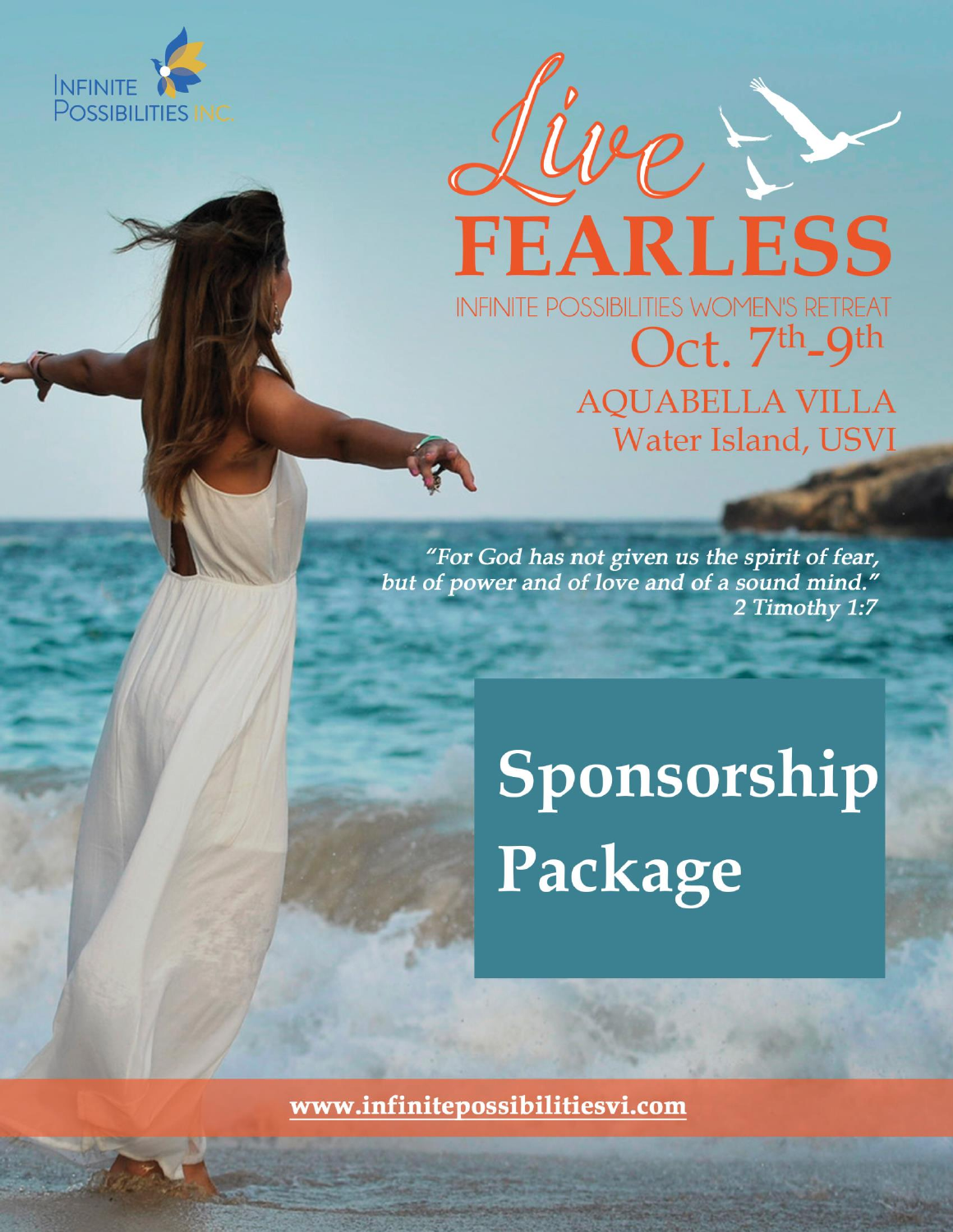





#### *Greetings,*

**Infinite Possibilities Inc. proudly presents its 2016 Women's Beach Retreat!**

On October  $7<sub>th</sub> - 9<sub>th</sub>$  Infinite Possibilities Inc. proudly presents its 2016 Women's Beach Retreat. The Retreat will take place at Aquabella Villa located on beautiful Water Island, United States Virgin Islands. This year's theme is "**Live Fearless."**

**Infinite Possibilities Inc. is a 501 c3** that empowers women to recognize their potential, purpose and destiny through the Word of God and the Power of their Faith. Each year we host spiritual retreats and conferences that empower and support women to develop their talents to ultimately fulfill the needs of people inside and outside of the church. This years' Retreat will focus on living a fearless life of faith and courageously preaching the Gospel of Jesus Christ in a society overwhelmed by fear, uncertainty and anxiety. It will also be a time to reignite the flame and encourage one another in remaining vigilant to stay the course, fight the "good fight of faith" and fearlessly spread the Gospel of Jesus Christ!

We would like to extend an opportunity for you to invest in the lives of women, who in turn invest in the lives of others. As a partner you will have an opportunity to market your organization, products and services to a captive audience, more importantly, your support will help in the development and transformation of women setting the pace for communities, cities and the world! **Your tax-deductible**  contribution is a seed that multiplies forever. I invite you to spread the word about Infinite Possibilities Inc. and the 2016 Women's Beach Retreat via our website at **www.infinitepossibilitiesvi.com.** Please pray for us and remember God is faithful to the end!

We appreciate your generosity and thank you in advance for partnering with Infinite Possibilities Inc.

May the blessings of God overtake you!

 $2402$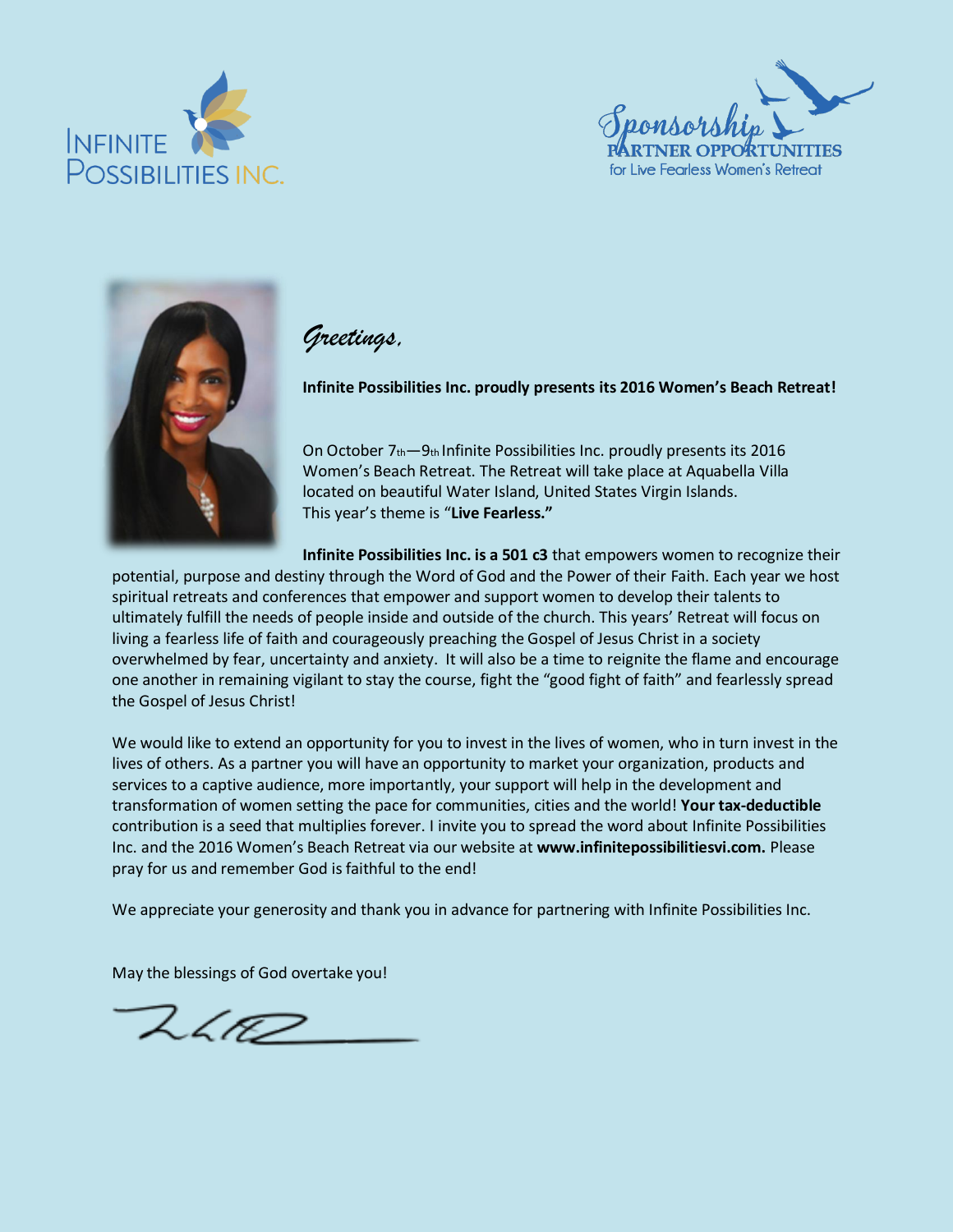



#### **About Infinite Possibilities Inc.**

Infinite Possibilities (IP) is a 501 c3 nonprofit, public charity established in 2001. Our Purpose is to enhance, empower and encourage the lives of women through motivational seminars, workshops, conferences and retreats. Our desire is to inspire women to realize their potential, recognize their purpose and move into their destiny.

**IP provides self-esteem seminars, career planning,** entrepreneurial workshops and spiritual retreats as tools to build the emotional, spiritual and mental realm of women.

We believe that God has deposited individual gifts and talents in all women for the fulfillment of His overall purpose on the earth.

**♦ We believe when we as a body rise to our purpose and stand**  In our destiny we shall ultimately fulfill God's will on earth as It is in Heaven.

**We Believe With God All Things are Possible!**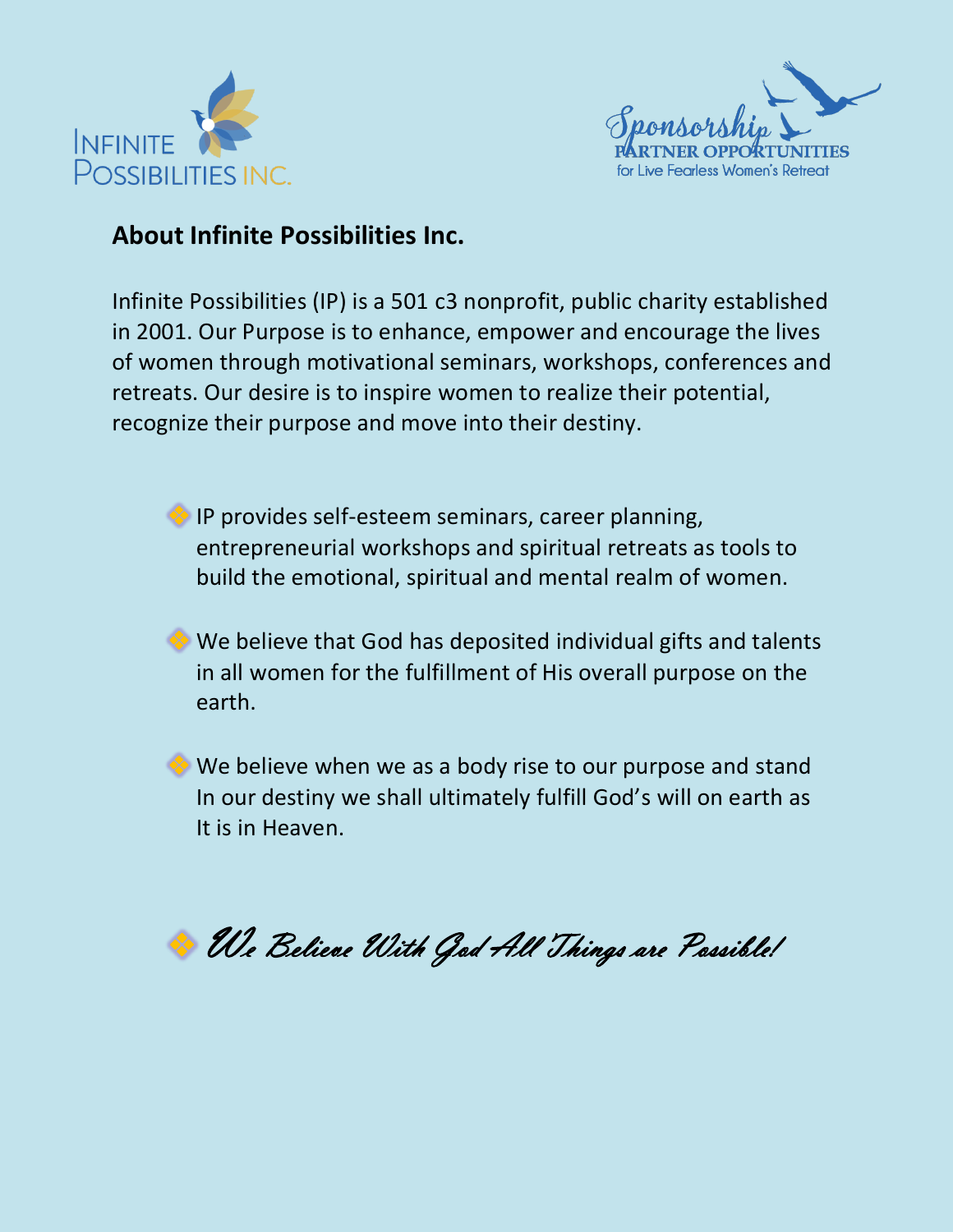



# **SPONSORSHIP PARTNER PACKAGES**

Vision Partner (Limited to the first 2 sponsors) \$2000.00

*Retreat Booklet Full page double cover, company, name/logo on ALL signage, special company collateral placed in all participants' villa rooms, stage announcement acknowledging company' vision sponsorship, name, logo on Retreat video screen* 

### **Empowerment Partner \$1000.00**

*Retreat Booklet Full page ad, name/logo placed on retreat table tents, name/ logo on all conference signage, name/logo posted on retreat video screen, stage Retreat Itinerary quarter page ad, stage announcement acknowledging company* 

**Encouragement Partner \$500.00**

*Retreat Booklet half page ad, name/logo posted on retreat video screen, Stage announcement acknowledging company*

**Praise Partner \$50.00**

*Business Card and well wishes placed in Retreat Booklet* 

### **Support through In Kind Donation**

*Name logo posted on Retreat video screen, Stage announcement acknowledging company*